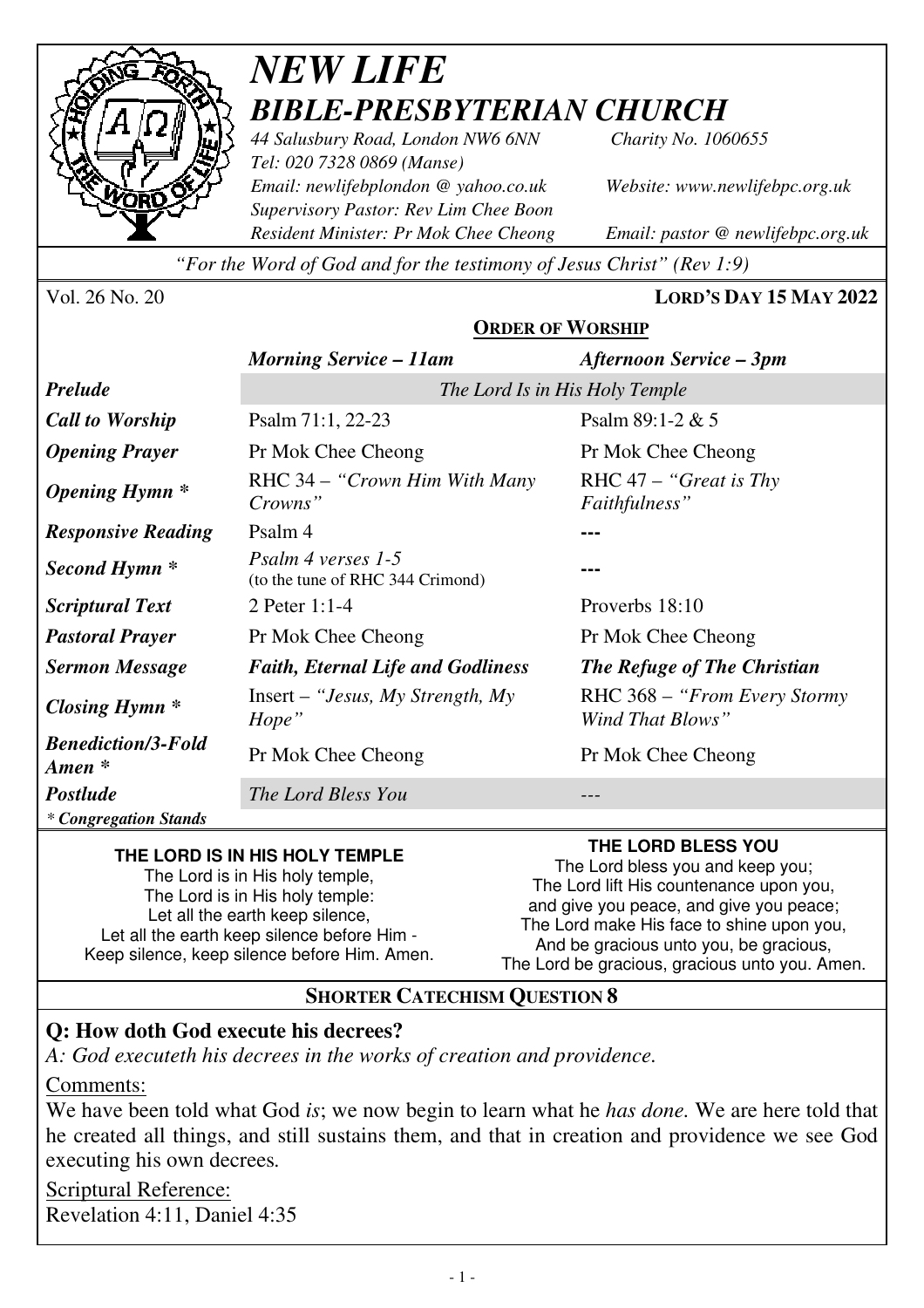# **GODLY WOMEN WHO MADE A DIFFERENCE**

The Word of God recorded accounts of godly women who played no small part in the ministry of the gospel and in the edification of saints in the church. These heroines of faith are fine examples for our ladies today to emulate and follow as a pattern of godliness, piety, Christian zeal and hospitality. We shall consider four women (not meant to be exhaustive) in the New Testament who played significant roles in the life and ministry of the early church during the apostolic period.

# **1. Lydia, one who helped start the first church in Europe (Acts 16:1-15)**

The Apostle Paul was constrained by a vision when a man of Macedonia appealed to him to come over and help them (Acts 16:9). He obeyed the prompting of the Holy Spirit and travelled from Troas to Neapolis and then to Philippi, which was the chief city of Macedonia at that time, a Roman colony and abide certain days there (Acts 16:12).

On the Sabbath day, he went to the city and spoke to them concerning the gospel. A certain lady by the name of Lydia, heard and believed and requested baptism (Acts 16:14,15). Not only her, which would have included children but her whole household was baptised. She was a businesswoman, a seller of purple (purple garment made from a special dye made in Thyatira). They became the 1<sup>st</sup> members of the church in Philippi, the first converts in Europe. Lydia's influence in the fledging congregation was significant. On the very day she was saved, she invited Paul and his companion to her home where they ministered to the Apostle with kind hospitality. Paul wrote the Epistle to Philippi 12 years later and that church became the first one in Macedonia to financially support his ministry (Phil 4:15-16). Undoubtedly, Lydia was involved in the ministry of giving and supporting the work of the gospel. Was not Jesus' ministry supported by ladies too in the persons of Susanna and Joanna? (Lk 8:3).

#### **2. Phoebe, A steward of the church (Rom 16:1-2)**

Phoebe was mentioned only once in the NT in Rom 16:1 & 2 — *"I commend unto you Phebe our sister, which is a servant of the church which is at Cenchrea: That ye receive her in the Lord, as becometh saints, and that ye assist her in whatsoever business she hath need of you: for she hath been a succourer of many, and of myself also."* She deserved special mention here for her sacrificial labour of love. She was from the church in Cenchrea, a seaport, 7 miles east of Corinth. Some believed that Phoebe would possibly be the courier of the letter to the Roman church which Paul wrote from Corinth. Paul commended her to the church and asked them to receive her and introduced her as a servant of the church. She is called a succourer of many, and of Paul himself. She was more than an occasional helper. She was a regular steward and a patron who was responsible and faithful for caring for the needy believers in the church in Cenchrea. Paul used the word 'diakonos' to describe her causing some to interpret that she possibly could have been a deaconess or had held some responsible position in the church. The church is in dire need of Phoebes today.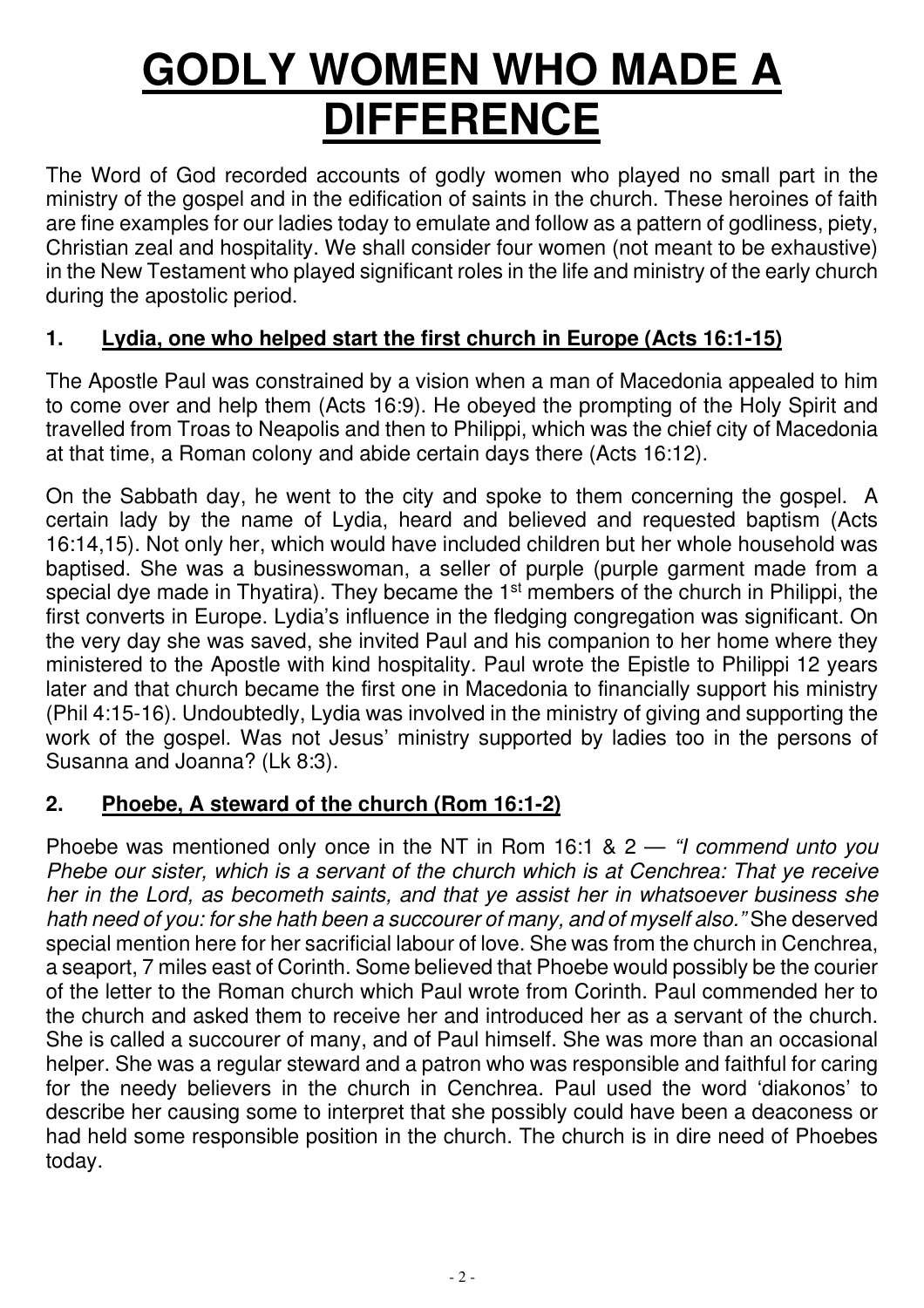### **3. Priscilla (& Aquila), a supportive partner in the Lord's work (Rom 16:3-5).**

In Rom 16:3-5, we were told of a couple named Aquila and Priscilla. The verses read *"Greet Priscilla and Aquila my helpers in Christ Jesus: Who have for my life laid down their own necks: unto whom not only I give thanks, but also all the churches of the Gentiles. Likewise greet the church that is in their house. Salute my wellbeloved Epaenetus, who is the firstfruits of Achaia unto Christ."* Priscilla and her husband, Aquila were Jewish converts and co-workers together with the Apostle Paul. They were involved in tent-making and in the propagation of the gospel. Paul met them on his  $2<sup>nd</sup>$  missionary journey. They made an unusual contribution to the history of the early church. They risked their lives in the friendship with Paul and in protecting him. They were mentioned again by the Apostle Paul in 1 Cor 16:19 and 2 Tim 4:19. We do not know the exact circumstance but it is possible that while Paul was facing opposition in Ephesus, the couple helped him in such a way that endangered not just their business by their own lives (This is what we called friends in need).

In Rom 16:5, we were told that the church started in their house. They were willing to let the home to be used as a meeting place for the assembling of saints. What a privilege and sacrifice! Priscilla and Aquila also demonstrated good theological knowledge and tact in correcting Apollos, a mighty preacher who erred in point of doctrine and encouraged him in the right way (Acts 11:24-28). We desperately need godly couples with a God-fearing wife like Priscilla supporting the ministry all the way.

# **4. Lois & Eunice, the faithful mothers (2 Tim 1:5)**

The son of a praying mother cannot be lost. That was the example of Augustine with his godly mother, Monica, and John and Charles with Susanna Wesley. In 2 Tim 1:5, Paul paid tribute to a mother and a grandmother. It reads, *"When I call to remembrance the unfeigned*  faith that is in thee, which dwelt first in thy grandmother Lois, and thy mother Eunice; and I *am persuaded that in thee also."* Paul needed a good and reliable man to hold the fort in Ephesus and he found him in the person of Timothy. How did Timothy become that kind of person fit for the Master's use? The secret is the godly influence of his mother, Eunice and his grandmother, Lois. Timothy's introduction to the faith did not come from Paul. Both his mother and grandmother were believers who taught him the OT scriptures. In 2 Tim 3:15 we were told *"And that from a child thou hast known the holy scriptures, which are able to make thee wise unto salvation through faith which is in Christ Jesus."* He was raised up in an environment conducive for spiritual growth and godliness. Lois and Eunice were examples of mothers who in the midst of a pagan and unbelieving world were faithful to the Lord in teaching their son and grandson the scriptures. The Lord then brought this spiritual influence and fruition in Timothy's life through which these godly women were able to bring the Word to others through their own son and grandson. What a privilege!

Today, sadly, we have parents who are more concerned about their children's secular education, and mental development, than their spiritual health and well-being. Do we bring our children to Sunday School, to church and to be baptised in the Lord? Is there family prayer and devotion? Do we sing psalms and hymns (Col.3:16), read and study the scriptures with our children? Eunice and Lois are rarities today. O that we have godly mothers (and fathers) to bring up their children in the fear and admonition of the Lord! Amen.

*- adapted and edited article written by Rev. Jack Sin, pastor of Sovereign Hope Bible Presbyterian Church, Singapore*